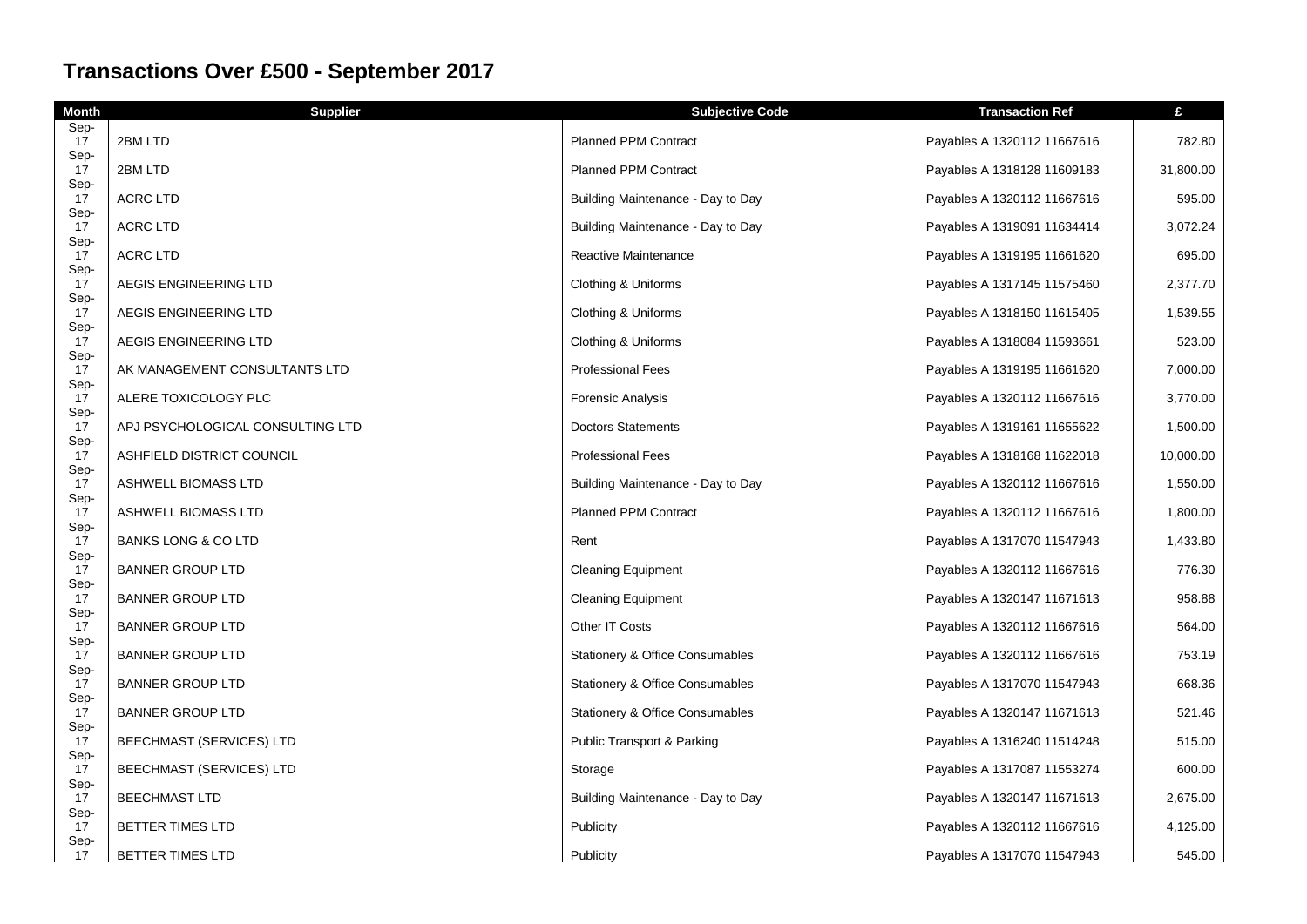| Month      | <b>Supplier</b>                 | <b>Subjective Code</b>                     | <b>Transaction Ref</b>      | £          |
|------------|---------------------------------|--------------------------------------------|-----------------------------|------------|
| Sep-<br>17 | <b>BIDFOOD LTD</b>              | <b>Other Operational Expenses</b>          | Payables A 1318150 11615405 | 703.30     |
| Sep-<br>17 | <b>BIDFOOD LTD</b>              | <b>Other Operational Expenses</b>          | Payables A 1316240 11514248 | 1,717.90   |
| Sep-<br>17 | <b>BIDFOOD LTD</b>              | <b>Other Operational Expenses</b>          | Payables A 1317070 11547943 | 802.47     |
| Sep-<br>17 | <b>BIDFOOD LTD</b>              | <b>Other Operational Expenses</b>          | Payables A 1316276 11529479 | 1,074.47   |
| Sep-<br>17 | <b>BNP PARIBAS REAL ESTATE</b>  | Rent                                       | Payables A 1316240 11514248 | 53,950.00  |
| Sep-<br>17 | <b>BOLSOVER PROPERTIES LTD</b>  | Grounds Maintenance                        | Payables A 1318084 11593661 | 1,500.00   |
| Sep-<br>17 | <b>BOLSOVER PROPERTIES LTD</b>  | Rent                                       | Payables A 1318084 11593661 | 14,012.50  |
| Sep-<br>17 | <b>BRITISH GAS BUSINESS</b>     | Electricity                                | Payables A 1320112 11667616 | 609.03     |
| Sep-<br>17 | <b>BRITISH GAS BUSINESS</b>     | Electricity                                | Payables A 1318168 11622018 | 2,322.71   |
| Sep-<br>17 | <b>BRITISH GAS BUSINESS</b>     | Gas                                        | Payables A 1318168 11622018 | 704.04     |
| Sep-<br>17 | BRITISH TELECOMMUNICATIONS PLC  | Fixed Telephone Call Charges & Line Rental | Payables A 1319133 11649624 | 1,511.56   |
| Sep-<br>17 | BRITISH TELECOMMUNICATIONS PLC  | Network Management                         | Payables A 1318168 11622018 | 18,830.10  |
| Sep-<br>17 | BRITISH TELECOMMUNICATIONS PLC  | <b>Network Services</b>                    | Payables A 1318128 11609183 | 800.00     |
| Sep-<br>17 | <b>BRITISH TRANSPORT POLICE</b> | <b>Professional Fees</b>                   | Payables A 1318063 11587880 | 500.00     |
| Sep-<br>17 | BRITNELL TREE SERVICES LTD      | Building Maintenance - Day to Day          | Payables A 1316240 11514248 | 800.00     |
| Sep-<br>17 | <b>BROOK STREET (UK) LTD</b>    | Agency / Temp Staff                        | Payables A 1316306 11535891 | 57,934.31  |
| Sep-<br>17 | <b>BROOK STREET (UK) LTD</b>    | Agency / Temp Staff                        | Payables A 1317145 11575460 | 11,886.49  |
| Sep-<br>17 | <b>BUYWORKS LTD</b>             | <b>Professional Fees</b>                   | Payables A 1316240 11514248 | 19,125.00  |
| Sep-<br>17 | CAPITA BUSINESS SERVICES LTD    | <b>External Training Courses</b>           | Payables A 1318168 11622018 | 2,350.00   |
| Sep-<br>17 | CAPITA BUSINESS SERVICES LTD    | Hotel Accommodation                        | Payables A 1320147 11671613 | 6,146.00   |
| Sep-<br>17 | CAPITA BUSINESS SERVICES LTD    | Minor Systems                              | Payables A 1319195 11661620 | 1,516.26   |
| Sep-<br>17 | CAPITA BUSINESS SERVICES LTD    | Public Transport & Parking                 | Payables A 1320112 11667616 | 5,378.16   |
| Sep-<br>17 | CAPITA BUSINESS SERVICES LTD    | <b>Public Transport &amp; Parking</b>      | Payables A 1320175 11672319 | 3,498.83   |
| Sep-<br>17 | CAPITA BUSINESS SERVICES LTD    | Software - upgrade                         | Payables A 1316240 11514248 | 22,055.00  |
| Sep-<br>17 | CATCH 22 CHARITY LTD            | Other PA Grants                            | Payables A 1318150 11615405 | 124,181.00 |
| Sep-<br>17 | CERTAS ENERGY UK LTD            | Diesel                                     | Payables A 1316306 11535891 | 8,403.30   |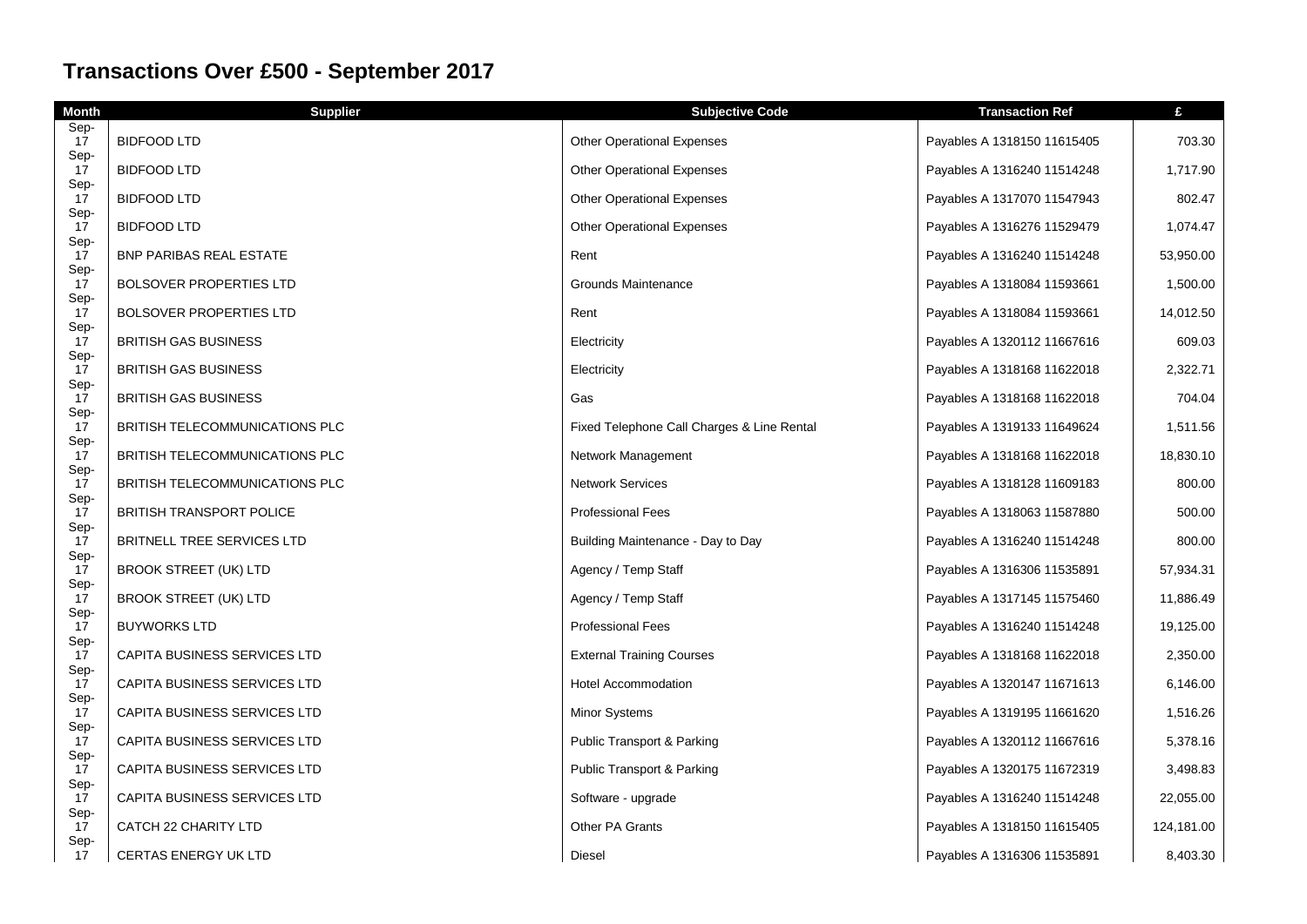| Month              | <b>Supplier</b>                              | <b>Subjective Code</b>             | <b>Transaction Ref</b>      | £         |
|--------------------|----------------------------------------------|------------------------------------|-----------------------------|-----------|
| Sep-<br>17         | <b>CERTAS ENERGY UK LTD</b>                  | Diesel                             | Payables A 1319161 11655622 | 9,479.16  |
| Sep-<br>17         | <b>CERTAS ENERGY UK LTD</b>                  | <b>Diesel</b>                      | Payables A 1318150 11615405 | 4,663.00  |
| Sep-<br>17         | <b>CERTAS ENERGY UK LTD</b>                  | Diesel                             | Payables A 1316240 11514248 | 13,858.95 |
| Sep-<br>17         | <b>CERTAS ENERGY UK LTD</b>                  | Diesel                             | Payables A 1316339 11542082 | 14,014.50 |
| Sep-<br>17         | <b>CERTAS ENERGY UK LTD</b>                  | Diesel                             | Payables A 1319133 11649624 | 3,228.28  |
| Sep-<br>17         | <b>CERTAS ENERGY UK LTD</b>                  | Petrol                             | Payables A 1318150 11615405 | 4,767.95  |
| Sep-<br>17         | <b>CERTAS ENERGY UK LTD</b>                  | Petrol                             | Payables A 1316240 11514248 | 4,767.50  |
| Sep-<br>17         | <b>CHARLES FELLOWS SUPPLIES LTD</b>          | Clothing & Uniforms                | Payables A 1317145 11575460 | 1,414.00  |
| Sep-<br>17         | <b>CINTRA LTD</b>                            | <b>Interpreters Fees</b>           | Payables A 1319133 11649624 | 27,317.05 |
| Sep-<br>17         | <b>CINTRA LTD</b>                            | <b>Interpreters Fees</b>           | Payables A 1318084 11593661 | 800.00    |
| Sep-<br>17         | CLUE COMPUTING COMPANY LTD                   | <b>Systems Development</b>         | Payables A 1316240 11514248 | 5,865.00  |
| Sep-<br>17         | CNLR HORIZONS LTD TA CIC                     | <b>Professional Fees</b>           | Payables A 1316306 11535891 | 1,952.00  |
| Sep-<br>17         | COLLEGE OF POLICING                          | <b>External Training Courses</b>   | Payables A 1316306 11535891 | 4,839.00  |
| Sep-<br>17<br>Sep- | COLLEGE OF POLICING                          | <b>External Training Courses</b>   | Payables A 1320112 11667616 | 20,457.00 |
| 17                 | COLLEGE OF POLICING                          | <b>External Training Courses</b>   | Payables A 1317126 11568708 | 700.00    |
| Sep-<br>17         | <b>COONEEN AT WORK LTD</b>                   | Clothing & Uniforms                | Payables A 1316306 11535891 | 23,663.63 |
| Sep-<br>17         | <b>COONEEN AT WORK LTD</b>                   | Clothing & Uniforms                | Payables A 1317070 11547943 | 31,107.29 |
| Sep-<br>17         | <b>CORONA ENERGY</b>                         | Gas                                | Payables A 1320112 11667616 | 5,689.59  |
| Sep-<br>17         | CROWN PET FOODS LTD                          | Police Dogs - Feed/kennelling/vets | Payables A 1318084 11593661 | 768.70    |
| Sep-<br>17         | CUBIC TRANSPORTATION SYSTEMS (ITMS) LTD      | <b>Other Operational Expenses</b>  | Payables A 1318128 11609183 | 21,180.60 |
| Sep-<br>17<br>Sep- | DACOLL GROUP LTD                             | <b>PNC Costs</b>                   | Payables A 1319071 11628277 | 10,647.18 |
| 17<br>Sep-         | DARLEY MOOR MOTOR CYCLE ROAD RACING CLUB LTD | Hire of Rooms/Premises             | Payables A 1316306 11535891 | 1,000.00  |
| 17                 | DATA PRO IT LTD                              | Other IT Costs                     | Payables A 1319161 11655622 | 583.00    |
| Sep-<br>17         | DP MEDICAL SYSTEMS LTD                       | <b>Other Medical Costs</b>         | Payables A 1318063 11587880 | 5,290.00  |
| Sep-<br>17         | DP MEDICAL SYSTEMS LTD                       | <b>Other Medical Costs</b>         | Payables A 1316240 11514248 | 28,828.00 |
| Sep-<br>17         | DR BRONWEN DAVIES                            | <b>Doctors Statements</b>          | Payables A 1319161 11655622 | 800.00    |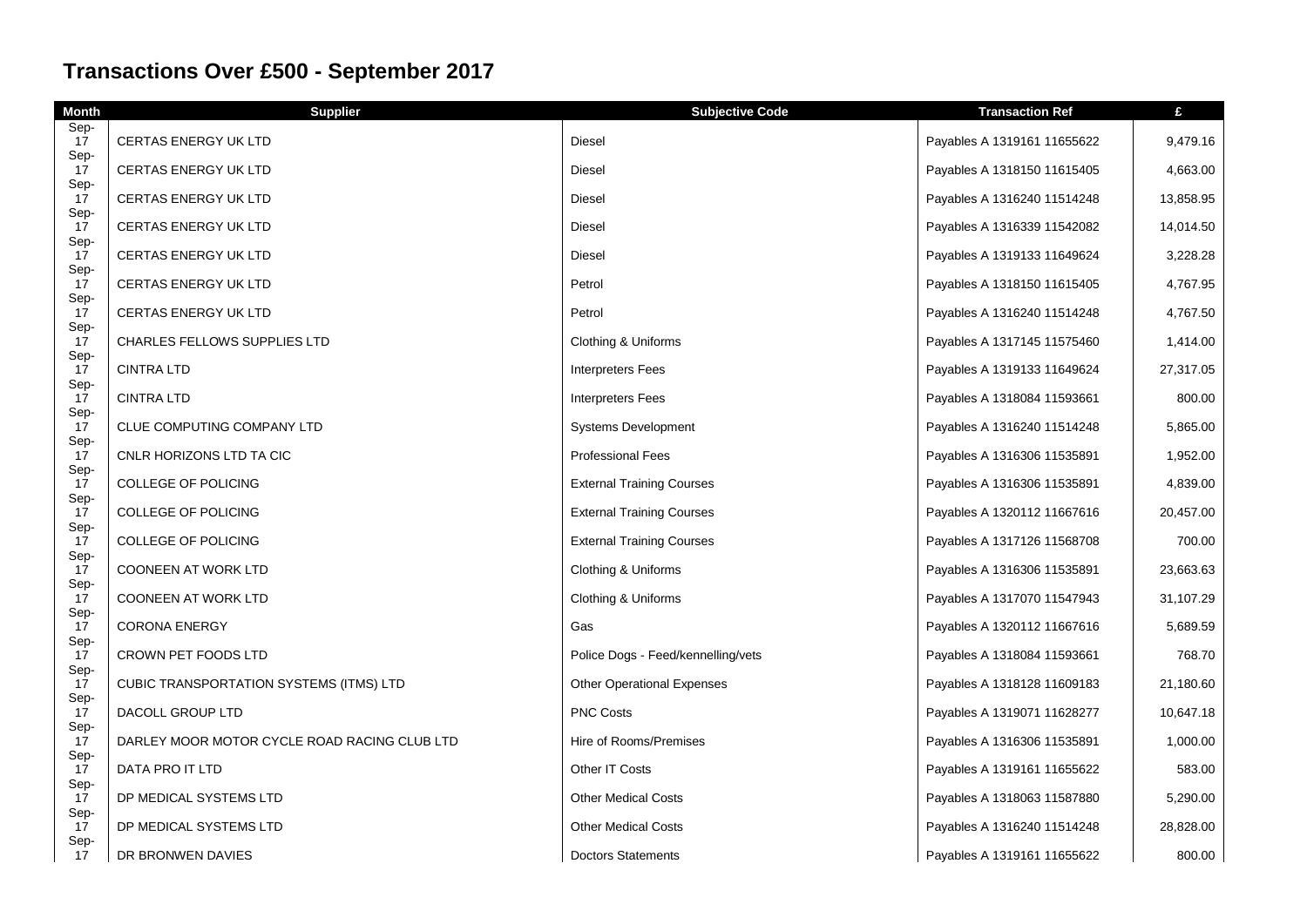| <b>Month</b> | <b>Supplier</b>                           | <b>Subjective Code</b>                          | <b>Transaction Ref</b>      | £          |
|--------------|-------------------------------------------|-------------------------------------------------|-----------------------------|------------|
| Sep-<br>17   | EAGLE SECURITY SYSTEMS LTD                | Building Maintenance - Day to Day               | Payables A 1316306 11535891 | 1,570.00   |
| Sep-<br>17   | EAGLE SECURITY SYSTEMS LTD                | Building Maintenance - Day to Day               | Payables A 1319091 11634414 | 970.00     |
| Sep-<br>17   | <b>EAST MIDLANDS RFCA</b>                 | Hire of Rooms/Premises                          | Payables A 1318168 11622018 | 600.00     |
| Sep-<br>17   | <b>EAST MIDLANDS RFCA</b>                 | Hire of Rooms/Premises                          | Payables A 1316276 11529479 | 1,400.00   |
| Sep-<br>17   | EASTWOOD TOWN COUNCIL                     | Rent                                            | Payables A 1319133 11649624 | 1,697.50   |
| Sep-<br>17   | EDF ENERGY CUSTOMERS PLC                  | Electricity                                     | Payables A 1319195 11661620 | 23,827.11  |
| Sep-<br>17   | EDF ENERGY CUSTOMERS PLC                  | Electricity                                     | Payables A 1319133 11649624 | 11,951.04  |
| Sep-<br>17   | <b>EMERCOM LTD</b>                        | <b>Network Services</b>                         | Payables A 1319195 11661620 | 41,403.33  |
| Sep-<br>17   | ENTERPRISE RENT-A-CAR (UK) LTD            | Hire of Transport - Operational                 | Payables A 1320112 11667616 | 2,961.00   |
| Sep-<br>17   | ENVIROENERGY (NOTTINGHAM) LTD             | Other Energy Costs                              | Payables A 1319133 11649624 | 751.10     |
| Sep-<br>17   | <b>EPAY LTD</b>                           | <b>Electronic Forensics</b>                     | Payables A 1319195 11661620 | 716.38     |
| Sep-<br>17   | <b>EXPERIAN LTD</b>                       | Subscriptions                                   | Payables A 1317166 11581911 | 13,694.64  |
| Sep-<br>17   | FIREBRAND TRAINING LTD                    | <b>External Training Courses</b>                | Payables A 1318150 11615405 | 20,000.00  |
| Sep-<br>17   | <b>FORENSIC VIDEO SERVICES LTD</b>        | <b>Professional Fees</b>                        | Payables A 1320112 11667616 | 1,994.00   |
| Sep-<br>17   | <b>FOSTER &amp; FREEMAN LTD</b>           | Maintenance/Consumables Specialist Op Equipment | Payables A 1316339 11542082 | 3,291.48   |
| Sep-<br>17   | <b>G2 RECRUITMENT SOLUTIONS LTD</b>       | Agency / Temp Staff                             | Payables A 1319161 11655622 | 2,375.00   |
| Sep-<br>17   | <b>G2 RECRUITMENT SOLUTIONS LTD</b>       | Agency / Temp Staff                             | Payables A 1319195 11661620 | 950.00     |
| Sep-<br>17   | G4S HEALTH SERVICES (UK) LTD              | Police Surgeons / Clinicians                    | Payables A 1318150 11615405 | 103,648.44 |
| Sep-<br>17   | G4S HEALTH SERVICES (UK) LTD              | Police Surgeons / Clinicians                    | Payables A 1318168 11622018 | 107,794.38 |
| Sep-<br>17   | GEO HANSON & SONS HUCKNALL LTD            | Building Maintenance - Day to Day               | Payables A 1316306 11535891 | 846.50     |
| Sep-<br>17   | <b>GEO HANSON &amp; SONS HUCKNALL LTD</b> | Building Maintenance - Day to Day               | Payables A 1316339 11542082 | 2,648.00   |
| Sep-<br>17   | GEO HANSON & SONS HUCKNALL LTD            | Reactive Maintenance                            | Payables A 1320112 11667616 | 3,571.23   |
| Sep-<br>17   | GINGERS MOBILE SANDWICH SHOP              | <b>Contract Catering</b>                        | Payables A 1316240 11514248 | 1,010.00   |
| Sep-<br>17   | GO 2 TELECOM LTD                          | Maintenance/Consumables Specialist Op Equipment | Payables A 1316306 11535891 | 3,380.00   |
| Sep-<br>17   | <b>GO 2 TELECOM LTD</b>                   | <b>Other Operational Expenses</b>               | Payables A 1318063 11587880 | 1,247.10   |
| Sep-<br>17   | <b>GRANT THORNTON UK LLP</b>              | <b>Consultants Fees</b>                         | Payables A 1316306 11535891 | 69,329.00  |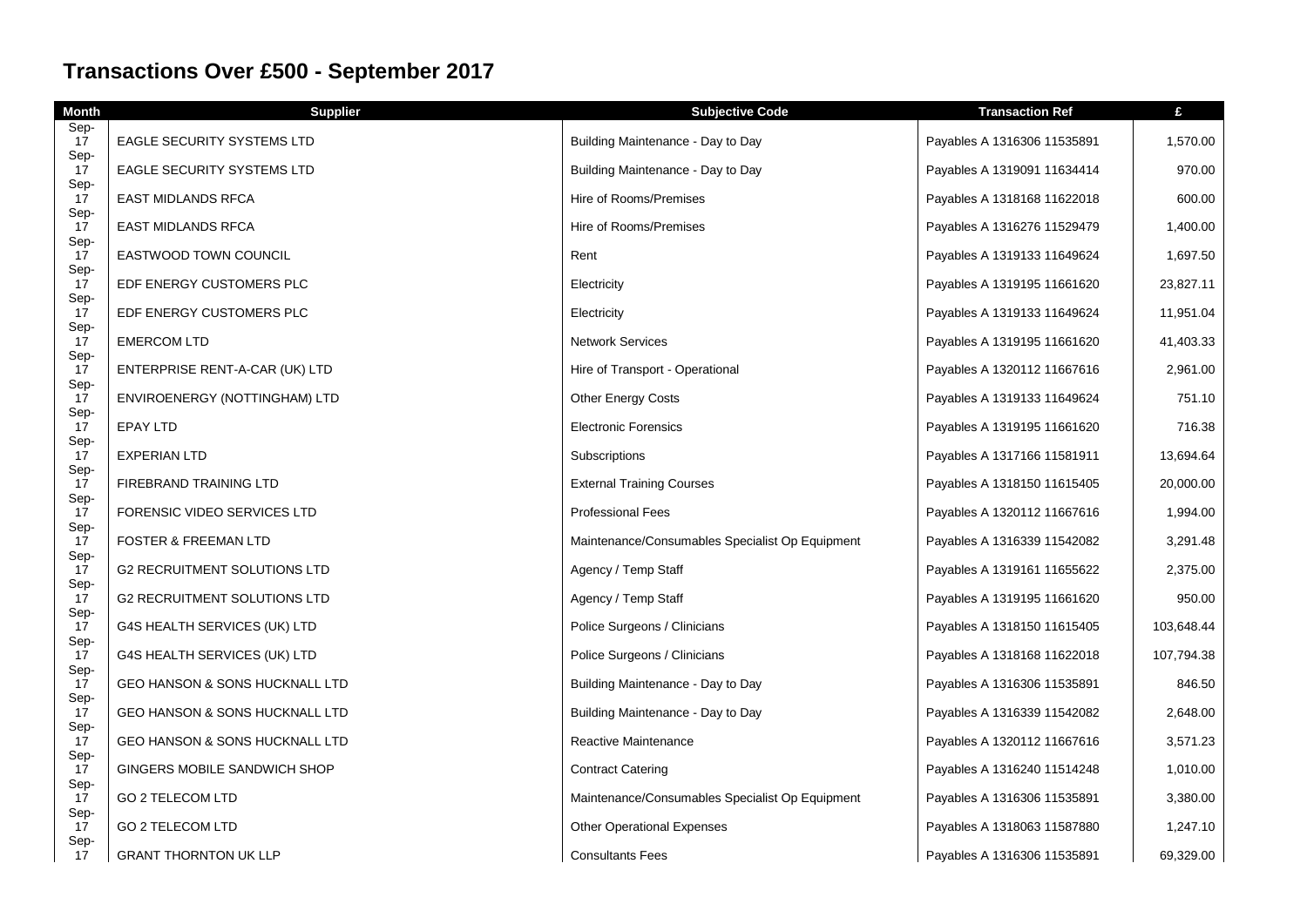| <b>Month</b> | <b>Supplier</b>                    | <b>Subjective Code</b>                          | <b>Transaction Ref</b>      | £          |
|--------------|------------------------------------|-------------------------------------------------|-----------------------------|------------|
| Sep-<br>17   | <b>GRG PUBLIC RESOURCES LTD</b>    | Damage to Property / Boarding Up                | Payables A 1318084 11593661 | 1,750.00   |
| Sep-<br>17   | HAYS SPECIALIST RECRUITMENT LTD    | Agency / Temp Staff                             | Payables A 1317098 11557766 | 5,181.12   |
| Sep-<br>17   | HAYS SPECIALIST RECRUITMENT LTD    | <b>Professional Fees</b>                        | Payables A 1319161 11655622 | 1,375.00   |
| Sep-<br>17   | HAYS SPECIALIST RECRUITMENT LTD    | <b>Professional Fees</b>                        | Payables A 1316276 11529479 | 4,125.00   |
| Sep-<br>17   | HCL TECHNOLOGIES UK LTD            | Other IT Costs                                  | Payables A 1319195 11661620 | 112,500.00 |
| Sep-<br>17   | <b>HEALTHWORK LTD</b>              | <b>Other Medical Costs</b>                      | Payables A 1319161 11655622 | 3,442.50   |
| Sep-<br>17   | <b>HEALTHWORK LTD</b>              | <b>Other Medical Costs</b>                      | Payables A 1316339 11542082 | 6,800.00   |
| Sep-<br>17   | <b>HUTCHISON 3G LIMITED</b>        | Other Voice & Data                              | Payables A 1318128 11609183 | 811.03     |
| Sep-<br>17   | <b>INTAFORENSICS LTD</b>           | <b>Other Operational Expenses</b>               | Payables A 1317070 11547943 | 20,854.55  |
| Sep-<br>17   | <b>INTERSPIRO LTD</b>              | Maintenance/Consumables Specialist Op Equipment | Payables A 1316276 11529479 | 2,531.60   |
| Sep-<br>17   | <b>IRON MOUNTAIN (UK) LTD</b>      | Storage                                         | Payables A 1318168 11622018 | 3,190.99   |
| Sep-<br>17   | <b>JA KENT SERVICES LTD</b>        | Building Maintenance - Day to Day               | Payables A 1316276 11529479 | 2,880.00   |
| Sep-<br>17   | <b>JANE BALL</b>                   | <b>External Training Courses</b>                | Payables A 1319071 11628277 | 500.00     |
| Sep-<br>17   | <b>JJ ARMSTRONG</b>                | Agency / Temp Staff                             | Payables A 1318063 11587880 | 2,925.45   |
| Sep-<br>17   | KCH GARDEN SQUARE                  | Legal Costs                                     | Payables A 1316306 11535891 | 4,450.00   |
| Sep-<br>17   | KIER BUSINESS SERVICES LTD         | <b>Professional Fees</b>                        | Payables A 1316240 11514248 | 9,302.00   |
| Sep-<br>17   | KIER BUSINESS SERVICES LTD         | <b>Professional Fees</b>                        | Payables A 1318084 11593661 | 9,302.00   |
| Sep-<br>17   | <b>KPMG LLP</b>                    | <b>External Audit Fee</b>                       | Payables A 1319195 11661620 | 12,555.00  |
| Sep-<br>17   | <b>KPMG LLP</b>                    | <b>External Audit Fee</b>                       | Payables A 1318168 11622018 | 12,555.00  |
| Sep-<br>17   | LANGLEY MILL CONTRACT FLOORING LTD | Building Maintenance - Day to Day               | Payables A 1317070 11547943 | 2,622.00   |
| Sep-<br>17   | LBA INTERNATIONAL LTD              | Clothing & Uniforms                             | Payables A 1316306 11535891 | 2,170.00   |
| Sep-<br>17   | LEVA INTERNATIONAL INC             | <b>External Training Courses</b>                | Payables A 1317166 11581911 | 8,020.00   |
| Sep-<br>17   | LGC LTD                            | Forensic Analysis                               | Payables A 1320112 11667616 | 2,230.47   |
| Sep-<br>17   | LINNEX LTD                         | Fixtures & Fittings                             | Payables A 1320112 11667616 | 1,635.00   |
| Sep-<br>17   | <b>MACOI LTD</b>                   | Furniture                                       | Payables A 1318063 11587880 | 3,125.36   |
| Sep-<br>17   | MAYORS OFFICE FOR POLICING & CRIME | Subscriptions                                   | Payables A 1319195 11661620 | 55,766.00  |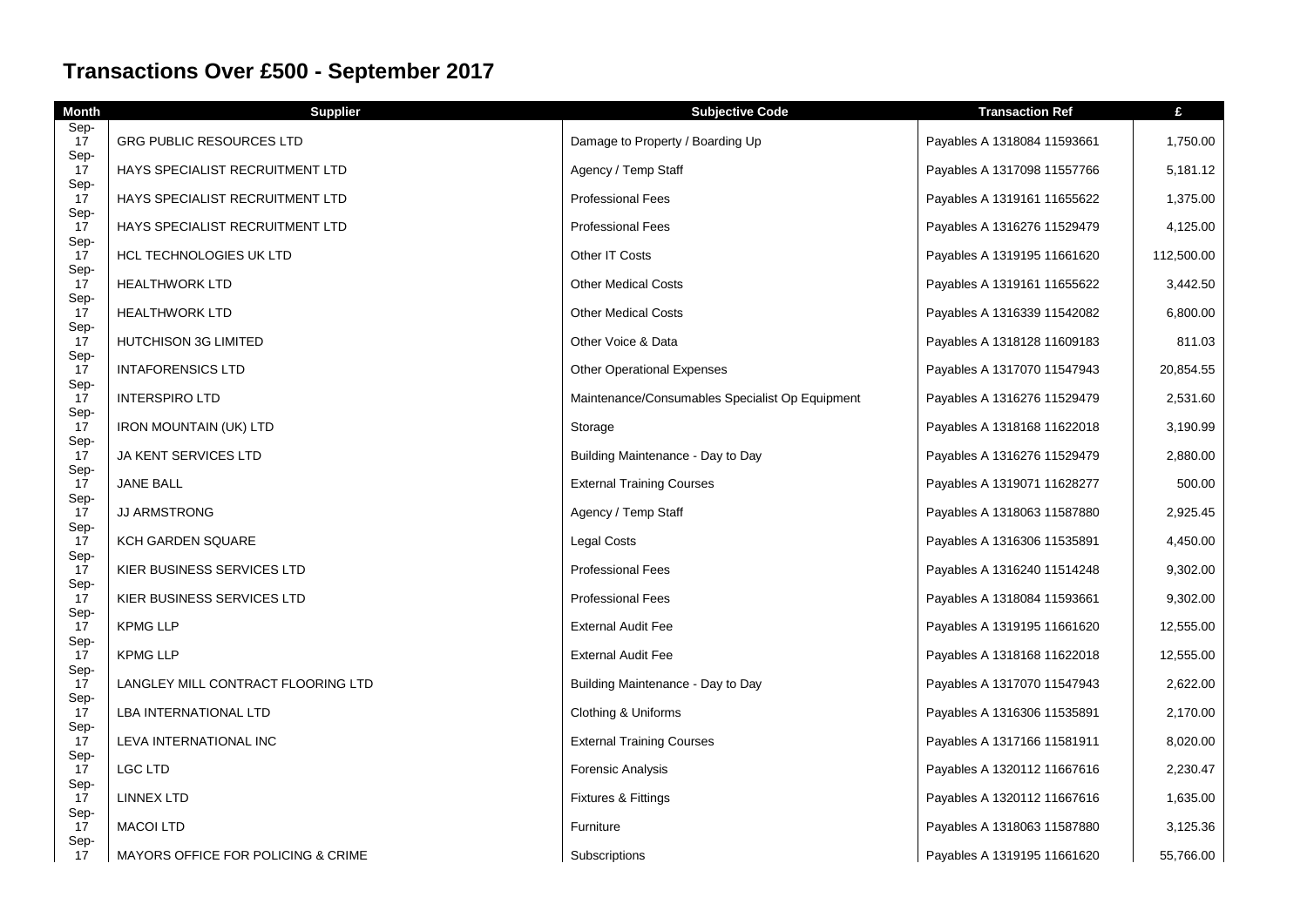| Month      | <b>Supplier</b>                                       | <b>Subjective Code</b>                  | <b>Transaction Ref</b>      | £         |
|------------|-------------------------------------------------------|-----------------------------------------|-----------------------------|-----------|
| Sep-<br>17 | <b>MAZARS LLP</b>                                     | Internal Audit Fee                      | Payables A 1319161 11655622 | 10,857.00 |
| Sep-<br>17 | MICHAEL PAGE INTERNATIONAL RECRUITMENT                | Agency / Temp Staff                     | Payables A 1316240 11514248 | 2,041.75  |
| Sep-<br>17 | MICHAEL PAGE INTERNATIONAL RECRUITMENT                | Agency / Temp Staff                     | Payables A 1316339 11542082 | 1,633.40  |
| Sep-<br>17 | MICHAEL PAGE INTERNATIONAL RECRUITMENT                | Agency / Temp Staff                     | Payables A 1320112 11667616 | 2,041.75  |
| Sep-<br>17 | <b>MICRO SYSTEMATION LTD</b>                          | Other IT Costs                          | Payables A 1319195 11661620 | 4,730.00  |
| Sep-<br>17 | <b>MIVEN LTD</b>                                      | Service Charge                          | Payables A 1316306 11535891 | 88,328.03 |
| Sep-<br>17 | <b>MIVEN LTD</b>                                      | Service Charge                          | Payables A 1319195 11661620 | 3,375.00  |
| Sep-<br>17 | <b>MIVEN LTD</b>                                      | Service Charge                          | Payables A 1317126 11568708 | 90,822.04 |
| Sep-<br>17 | NATIONAL CAR PARKS LTD                                | Rent                                    | Payables A 1318168 11622018 | 6,438.30  |
| Sep-<br>17 | NATIONAL FARMERS UNION                                | <b>Grants to Voluntary Bodies</b>       | Payables A 1319091 11634414 | 7,674.00  |
| Sep-<br>17 | NATIONAL MONITORING                                   | Covert Alarms Installation & Monitoring | Payables A 1316240 11514248 | 2,868.72  |
| Sep-<br>17 | NATIONAL MONITORING                                   | Covert Alarms Installation & Monitoring | Payables A 1320112 11667616 | 3,379.08  |
| Sep-<br>17 | NETCALL TELECOM LTD                                   | <b>Network Services</b>                 | Payables A 1318128 11609183 | 38,907.00 |
| Sep-<br>17 | NEWTON NOTTINGHAM LLP                                 | Rent                                    | Payables A 1318168 11622018 | 8,550.00  |
| Sep-<br>17 | NMK BUSINESS SOLUTIONS LTD                            | Agency / Temp Staff                     | Payables A 1318063 11587880 | 1,800.00  |
| Sep-<br>17 | NOTTINGHAM CITY COUNCIL                               | Public Transport & Parking              | Payables A 1316276 11529479 | 1,000.00  |
| Sep-<br>17 | NOTTINGHAM RAPE CRISIS CENTRE                         | <b>Grants to Voluntary Bodies</b>       | Payables A 1317098 11557766 | 18,500.00 |
| Sep-<br>17 | NOTTINGHAMSHIRE AND CITY OF NOTTINGHAM FIRE AUTHORITY | Electricity                             | Payables A 1319195 11661620 | 7,448.74  |
| Sep-<br>17 | NOTTINGHAMSHIRE AND CITY OF NOTTINGHAM FIRE AUTHORITY | Electricity                             | Payables A 1319091 11634414 | 2,840.56  |
| Sep-<br>17 | NOTTINGHAMSHIRE AND CITY OF NOTTINGHAM FIRE AUTHORITY | Gas                                     | Payables A 1319133 11649624 | 2,060.21  |
| Sep-<br>17 | NOTTINGHAMSHIRE COUNTY COUNCIL                        | <b>Other Partnerships</b>               | Payables A 1318128 11609183 | 17,612.00 |
| Sep-<br>17 | O.R.E. LTD T/A YAMAHA OFF ROAD EXPERIENCE             | <b>External Training Courses</b>        | Payables A 1318150 11615405 | 750.00    |
| Sep-<br>17 | P <sub>2</sub> G LLP                                  | <b>Consultants Fees</b>                 | Payables A 1319161 11655622 | 4,288.00  |
| Sep-<br>17 | P <sub>2G</sub> LLP                                   | <b>Consultants Fees</b>                 | Payables A 1316240 11514248 | 4,472.00  |
| Sep-<br>17 | PARK HALL VETERINARY CLINIC LTD                       | Police Dogs - Feed/kennelling/vets      | Payables A 1316240 11514248 | 605.90    |
| Sep-<br>17 | <b>PAYPOINT PLC</b>                                   | <b>Electronic Forensics</b>             | Payables A 1316306 11535891 | 900.00    |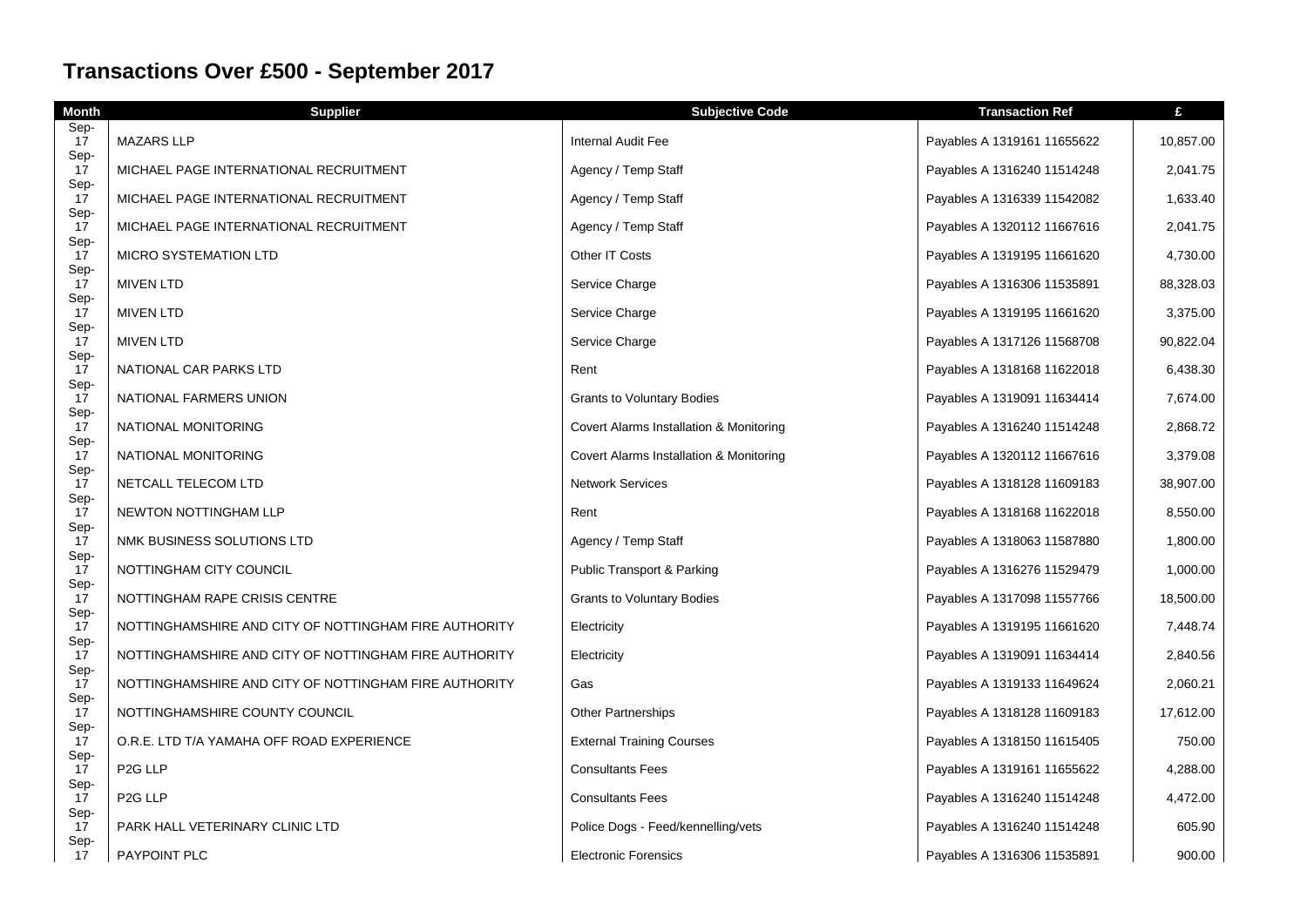| Month              | <b>Supplier</b>                                  | <b>Subjective Code</b>            | <b>Transaction Ref</b>      | £          |
|--------------------|--------------------------------------------------|-----------------------------------|-----------------------------|------------|
| Sep-<br>17         | PAYPOINT PLC                                     | <b>Electronic Forensics</b>       | Payables A 1320112 11667616 | 800.00     |
| Sep-<br>17<br>Sep- | PHOENIX SOFTWARE LTD                             | Software Licences                 | Payables A 1318063 11587880 | 245,282.45 |
| 17                 | PHYSIO-CONTROL UK SALES LTD                      | <b>Other Energy Costs</b>         | Payables A 1318128 11609183 | 747.78     |
| Sep-<br>17         | PITNEY BOWES                                     | Postage Costs                     | Payables A 1317166 11581911 | 2,000.00   |
| Sep-<br>17         | PJ AND RHS LTD                                   | Radio / Airwave - Equipment       | Payables A 1318128 11609183 | 825.00     |
| Sep-<br>17<br>Sep- | POLICE AND CRIME COMMISSIONER FOR DERBYSHIRE     | <b>Professional Fees</b>          | Payables A 1319195 11661620 | 1,200.00   |
| 17                 | POLICE AND CRIME COMMISSIONER FOR LEICESTERSHIRE | <b>Network Services</b>           | Payables A 1319195 11661620 | 2,266.00   |
| Sep-<br>17<br>Sep- | POLICE AND CRIME COMMISSIONER FOR LEICESTERSHIRE | Other IT Costs                    | Payables A 1319195 11661620 | 35,306.01  |
| 17                 | POLICE AND CRIME COMMISSIONER FOR LEICESTERSHIRE | <b>Professional Fees</b>          | Payables A 1316306 11535891 | 13,467.42  |
| Sep-<br>17         | POLICE AND CRIME COMMISSIONER FOR LEICESTERSHIRE | <b>Professional Fees</b>          | Payables A 1317166 11581911 | 13,501.13  |
| Sep-<br>17         | POLICE AND CRIME COMMISSIONER FOR STAFFORDSHIRE  | <b>Other Partnerships</b>         | Payables A 1318168 11622018 | 49,196.00  |
| Sep-<br>17<br>Sep- | POLICE AND CRIME COMMISSIONER FOR WEST MIDLANDS  | <b>Other Partnerships</b>         | Payables A 1316306 11535891 | 65,636.34  |
| 17<br>Sep-         | POLICE AND CRIME COMMISSIONER FOR WEST YORKSHIRE | <b>Collaboration service</b>      | Payables A 1319195 11661620 | 119,560.37 |
| 17<br>Sep-         | PRO TECT SAFETY SIGNS                            | Vehicle Maintenance               | Payables A 1318084 11593661 | 710.00     |
| 17                 | PROCESS EVOLUTION LTD                            | <b>Professional Fees</b>          | Payables A 1318128 11609183 | 47,620.00  |
| Sep-<br>17<br>Sep- | RAINWORTH VILLAGE HALL                           | Rent                              | Payables A 1318168 11622018 | 2,860.00   |
| 17                 | RATCLIFFE FERNLEY MEDIA LTD                      | Books & Publications              | Payables A 1316240 11514248 | 7,033.00   |
| Sep-<br>17         | REED SPECIALIST RECRUITMENT LTD                  | Agency / Temp Staff               | Payables A 1320112 11667616 | 1,117.00   |
| Sep-<br>17         | REED SPECIALIST RECRUITMENT LTD                  | Agency / Temp Staff               | Payables A 1317166 11581911 | 893.60     |
| Sep-<br>17         | REED SPECIALIST RECRUITMENT LTD                  | Agency / Temp Staff               | Payables A 1319133 11649624 | 1,117.00   |
| Sep-<br>17         | RELIANCE HIGH TECH LTD                           | <b>Annual Servicing</b>           | Payables A 1320112 11667616 | 2,020.20   |
| Sep-<br>17<br>Sep- | RELIANCE HIGH TECH LTD                           | <b>Annual Servicing</b>           | Payables A 1318084 11593661 | 4,040.40   |
| 17                 | RELIANCE HIGH TECH LTD                           | Building Maintenance - Day to Day | Payables A 1316306 11535891 | 7,662.11   |
| Sep-<br>17         | RELIANCE HIGH TECH LTD                           | Building Maintenance - Day to Day | Payables A 1319195 11661620 | 533.75     |
| Sep-<br>17         | RELIANCE HIGH TECH LTD                           | <b>Planned PPM Contract</b>       | Payables A 1319161 11655622 | 661.90     |
| Sep-<br>17         | RELIANCE HIGH TECH LTD                           | Reactive Maintenance              | Payables A 1316306 11535891 | 847.90     |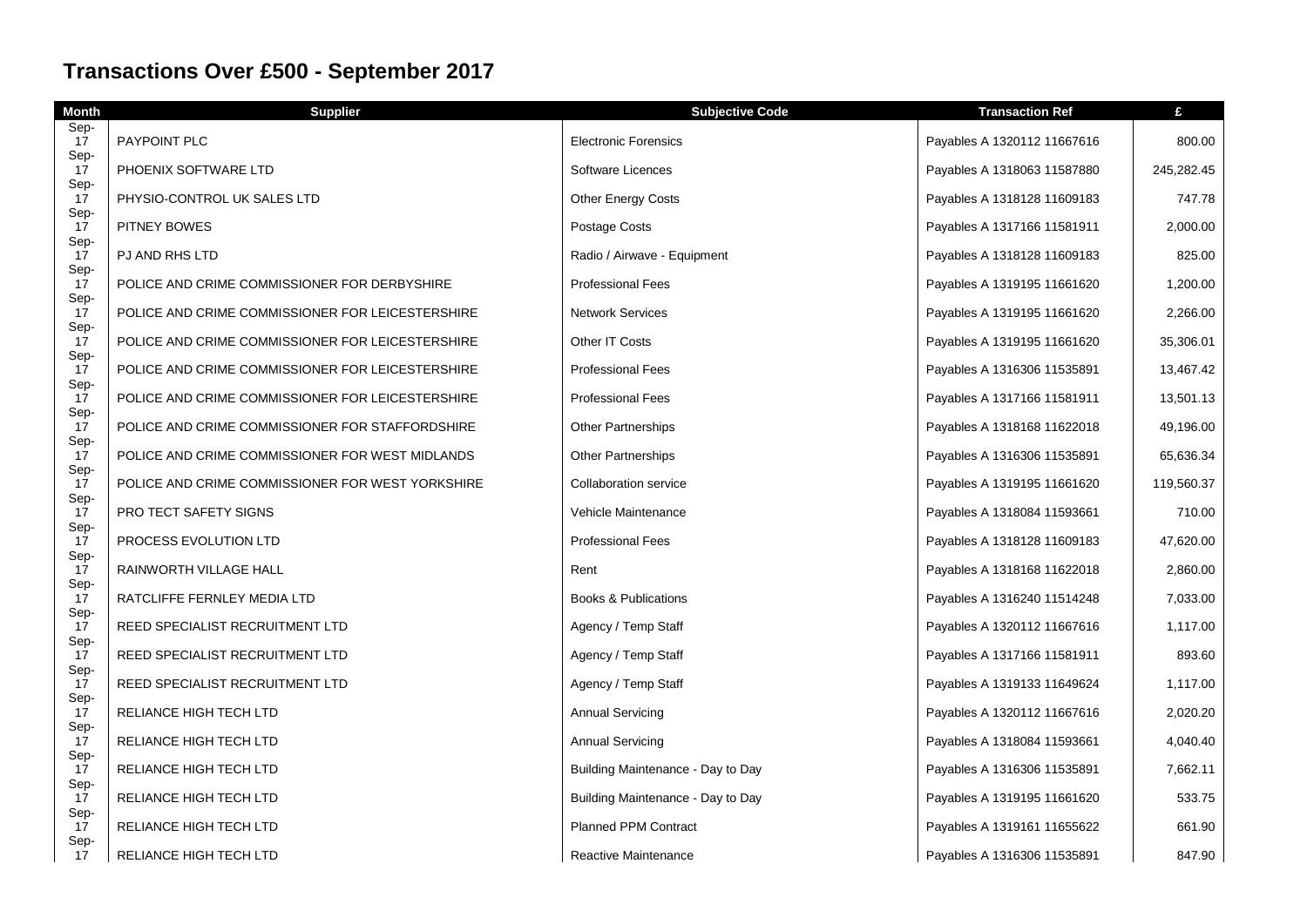| <b>Month</b> | <b>Supplier</b>                                 | <b>Subjective Code</b>                          | <b>Transaction Ref</b>      | £         |
|--------------|-------------------------------------------------|-------------------------------------------------|-----------------------------|-----------|
| Sep-<br>17   | RELX (UK) LTD                                   | <b>Books &amp; Publications</b>                 | Payables A 1320112 11667616 | 747.00    |
| Sep-<br>17   | ROYAL MAIL GROUP PLC                            | Postage Costs                                   | Payables A 1320112 11667616 | 2,782.42  |
| Sep-<br>17   | ROYAL MAIL GROUP PLC                            | Postage Costs                                   | Payables A 1318168 11622018 | 6,318.53  |
| Sep-<br>17   | ROYAL MAIL GROUP PLC                            | Postage Costs                                   | Payables A 1316276 11529479 | 3,504.45  |
| Sep-<br>17   | RUSSELL RICHARDSON & SONS LTD                   | Waste Disposal                                  | Payables A 1316306 11535891 | 549.00    |
| Sep-<br>17   | S G SMITH T/A EASYMOVE                          | <b>Legal Costs</b>                              | Payables A 1319091 11634414 | 3,750.00  |
| Sep-<br>17   | S G SMITH T/A EASYMOVE                          | Rent                                            | Payables A 1319091 11634414 | 1,500.00  |
| Sep-<br>17   | SAADIAN TECHNOLOGIES UK LTD                     | Software Licences                               | Payables A 1316240 11514248 | 96,580.00 |
| Sep-<br>17   | <b>SEPURA LTD</b>                               | Radio / Airwave - Equipment                     | Payables A 1317145 11575460 | 5,062.00  |
| Sep-<br>17   | SERVICESPORT (UK) LTD                           | <b>Professional Fees</b>                        | Payables A 1316306 11535891 | 2,690.00  |
| Sep-<br>17   | SLATER ELECTRICAL SERVICES LTD                  | <b>Other Operational Expenses</b>               | Payables A 1319195 11661620 | 522.90    |
| Sep-<br>17   | SLATER ELECTRICAL SERVICES LTD                  | <b>Other Operational Expenses</b>               | Payables A 1316240 11514248 | 1,039.63  |
| Sep-<br>17   | SLATER ELECTRICAL SERVICES LTD                  | Reactive Maintenance                            | Payables A 1316306 11535891 | 793.00    |
| Sep-<br>17   | SLATER ELECTRICAL SERVICES LTD                  | Reactive Maintenance                            | Payables A 1320112 11667616 | 841.90    |
| Sep-<br>17   | SMARTDESK SYSTEMS LTD T/A TGS SERVICES (UK) LTD | Network Management                              | Payables A 1317070 11547943 | 715.23    |
| Sep-<br>17   | SMARTDESK SYSTEMS LTD T/A TGS SERVICES (UK) LTD | Network Management                              | Payables A 1318128 11609183 | 707.90    |
| Sep-<br>17   | SOLO SERVICE GROUP LTD                          | <b>Contract Cleaning</b>                        | Payables A 1318150 11615405 | 46,011.00 |
| Sep-<br>17   | SOLO SERVICE GROUP LTD                          | <b>Contract Cleaning</b>                        | Payables A 1316240 11514248 | 44,531.00 |
| Sep-<br>17   | SOLOS CONSULTANTS LTD                           | Agency / Temp Staff                             | Payables A 1316306 11535891 | 3,196.75  |
| Sep-<br>17   | SOLOS CONSULTANTS LTD                           | Agency / Temp Staff                             | Payables A 1316240 11514248 | 675.68    |
| Sep-<br>17   | SOLOS CONSULTANTS LTD                           | Agency / Temp Staff                             | Payables A 1320112 11667616 | 7,446.37  |
| Sep-<br>17   | SOLOS CONSULTANTS LTD                           | Agency / Temp Staff                             | Payables A 1317126 11568708 | 2,091.06  |
| Sep-<br>17   | SOLOS CONSULTANTS LTD                           | Agency / Temp Staff                             | Payables A 1319071 11628277 | 2,885.45  |
| Sep-<br>17   | SP SERVICES UK LTD                              | Maintenance/Consumables Specialist Op Equipment | Payables A 1320147 11671613 | 574.65    |
| Sep-<br>17   | <b>SPACEWISE</b>                                | <b>Other Operational Expenses</b>               | Payables A 1318150 11615405 | 1,209.00  |
| Sep-<br>17   | <b>SPANSET LTD</b>                              | Maintenance/Consumables Specialist Op Equipment | Payables A 1320112 11667616 | 1,514.66  |